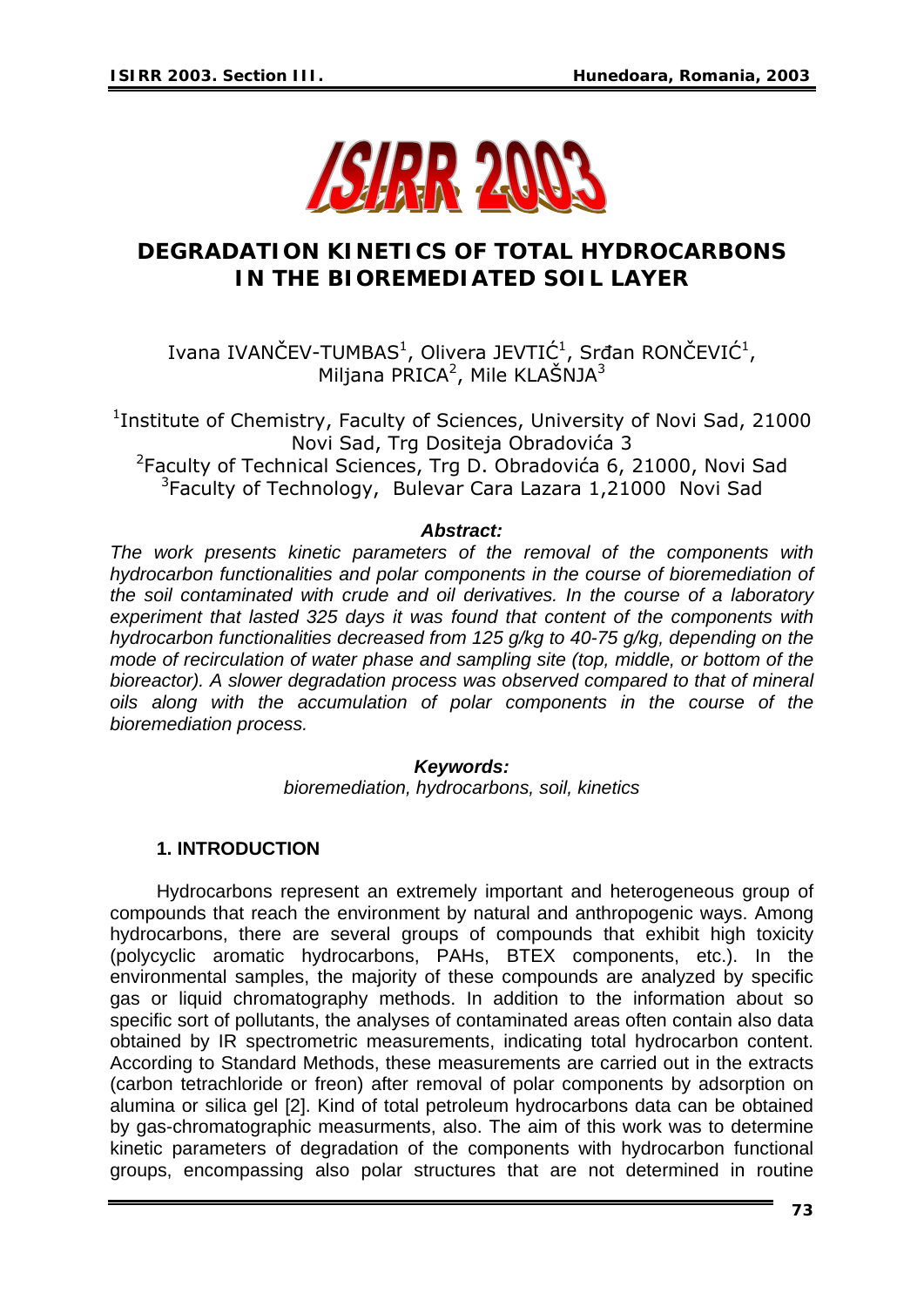analyses. It is known that the biodegradation of hydrocarbons yields formation of polar products of metabolism [5] that can still have a high proportion of hydrocarbon structures, so that a better insight is thus obtained into the degree of degradation, i.e. persistence of hydrocarbon molecules.

## **2. MATERIALS AND METHODS**

The experiments were carried out on samples of the contaminated soil brought from the internal dump of the Oil Refinery Novi Sad, where it was deposited immediately after the bombing in June 1999. Soil was directly contaminated with various petroleum products (gasoline, crude oil, kerosene, diesel fuel, black oil etc.) and products of their combustion due to frequent fires [1]. Real composite samples of the soil were put in two laborotory scale bioreactors (with continuous and discontinuous recirculation) [4]. Microorganisms previously adapted to specific pollution were applied on the soil together with nutrients. During the experiment (325 days) content of substances with hydrocarbon moieties was monitored at different heights of the bioreactors. IR spectrofotometric procedure was applied [2] with and without removal of polar compounds on  $Al_2O_3$ .

## **3. RESULTS AND DISCUSSION**

Changes in the concentration of total hydrocarbons in soil with time are presented in Fig. 1.



*Fig. 1.Concentration change of matter containing hydrocarbon functionalities in soil in the course of 325 days; 1-top of the reactor with continuous recirculation, 2- bottom of the reactor with continuous recirculation, 3-top of the reactor with discontinuous recirculation, 4-middle of the reactor with discontinuous recirculation, 5- bottom of the reactor with discontinuous recirculation*

Functional dependence of the concentration change with time can be described by the following equation:

$$
ln Y = A + B^* X^{0.5}
$$
 (1)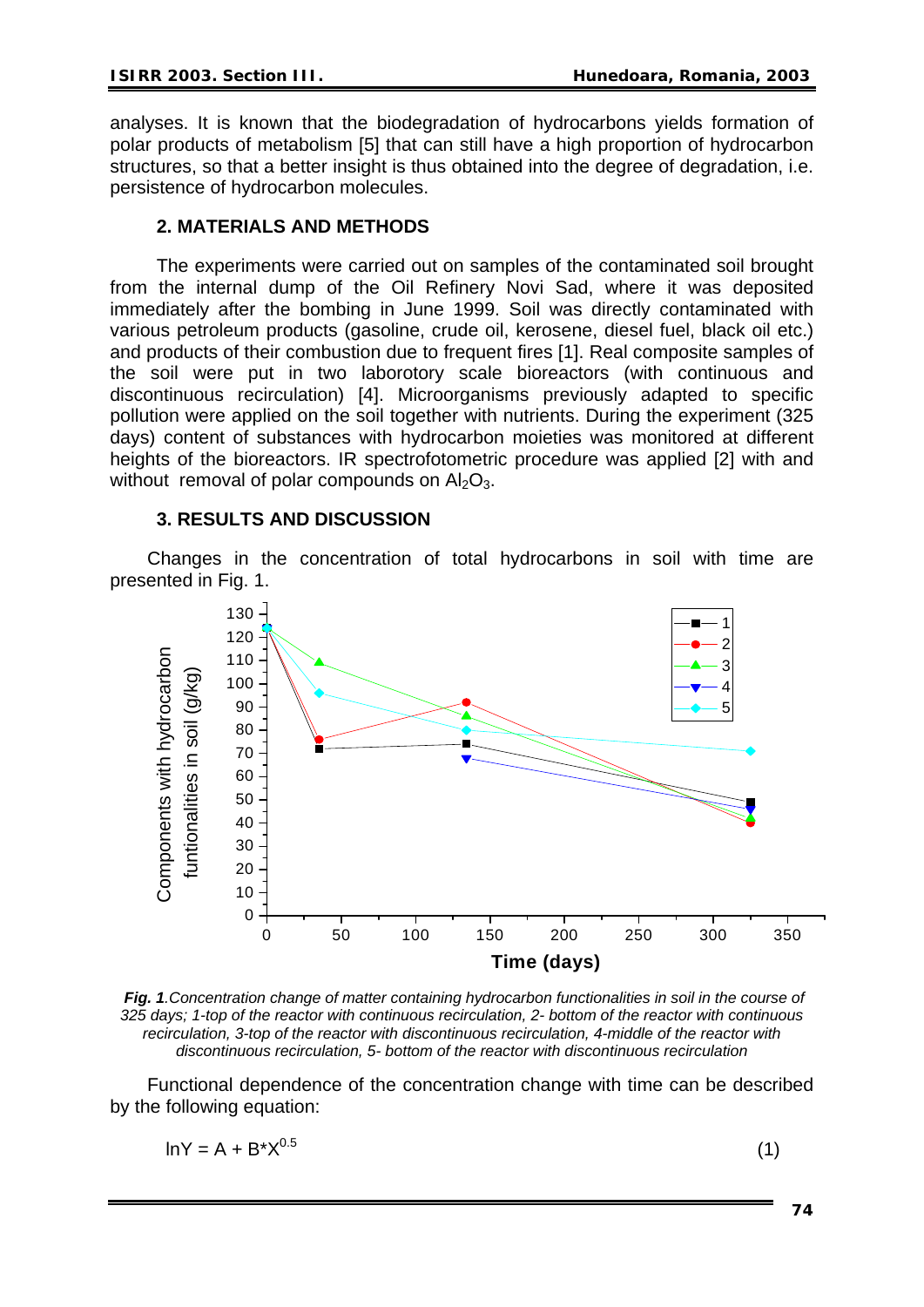with the correlation coefficients from 0.9330 to 0.9995 (depending on the measured parameter and sampling site), where :

Y - concentration of total hydrocarbons in g/kg of dry soil,

- X time (in days) needed to reduce the concentrations of components with hydrocarbon groups to the natural level (25 mg/kg),
- A ordinate intercept,
- B rate coefficient of the change of total hydrocarbon content in soil (day<sup>-1/2</sup>).

The values of the slope (B) and correlation coefficient (R), as well as the time (x) needed to achieve the reduction of the concentration of hydrocarbons to natural level are presented in Table 1. The estimated time needed for removal of hydrocarbon components from the soil, i.e to reduce their contents to the natural level, is from 44 to 184 years, which is significantly longer than the estimated value for mineral oils (32 to 59 years) [3], depending on the wetting conditions and site of sampling.

|                           | <b>Content of components with</b><br>hydrocarbon functionalities |        |        |        |
|---------------------------|------------------------------------------------------------------|--------|--------|--------|
| <b>Constant</b>           |                                                                  |        |        |        |
|                           | 4.8                                                              | 4.8    | 4.8    | 4.8    |
| -B (day <sup>-1/2</sup> ) | 0.050                                                            | 0.067  | 0.054  | 0.033  |
|                           | 0.9330                                                           | 0.9925 | 0.9995 | 0.9856 |
| X (year)                  | 79                                                               | 44     | 69     | 184    |

*Table 1. Kinetic parameters of hydrocarbon degradation* 

The rate of removal of components with hydrocarbon functionalities is the lowest at bottom of the reactor with discontinuous recirculation, it is eqaul at the top of the reactor with continuous recirculation and in the middle of the reactor with discontinuous recirculation, whereas it is highest at the bottom of the reactor with continuous recirculation. Changes in the concentration of hydrocarbons adsorbed on alumina (polar compounds) in soil with time are presented in Figure 2. The concentration of polar components shows first a decrease except for the anaerobic bottom, where it constantly increases (probably because of migration), and then increases everywhere, and after 150 days a decreasing trend is observed. On the basis of the rate of removal of components with hydrocarbon functionalities and mineral oils, as well as trends of the changes of polar components concentration, it can be concluded that polar groups that can represent degradation products of hydrocarbon pollutants decelarate significantly the process of their complete removal.

#### **4. CONCLUSION**

In the course of the laboratory experiment lasting 325 days it was found that contents of the components with hydrocarbon functionalities decreased from 125 g/kg to 40-75 g/kg, depending on the mode of water recirculation and sampling site (top, middle or bottom of the bioreactor). It was found that the rate of biodegradation is slower compared to that observed for mineral oils and that the components accumulate in the process of biodegradation. In both bioreactors, biodegradation can be described by equation: In  $y = a + bx^{0.5}$  with high correlation cefficient  $r^2 = 0.93 - 0.99$ . Using this equation it was calculated that the level of pollution could reach background value of the area (25 mg/kg) in 44-184 years, depending on the conditions involved. It can be supposed that this is a consequence of accumulation hydrocarbon components with polar groups, as the experiment showed they can also